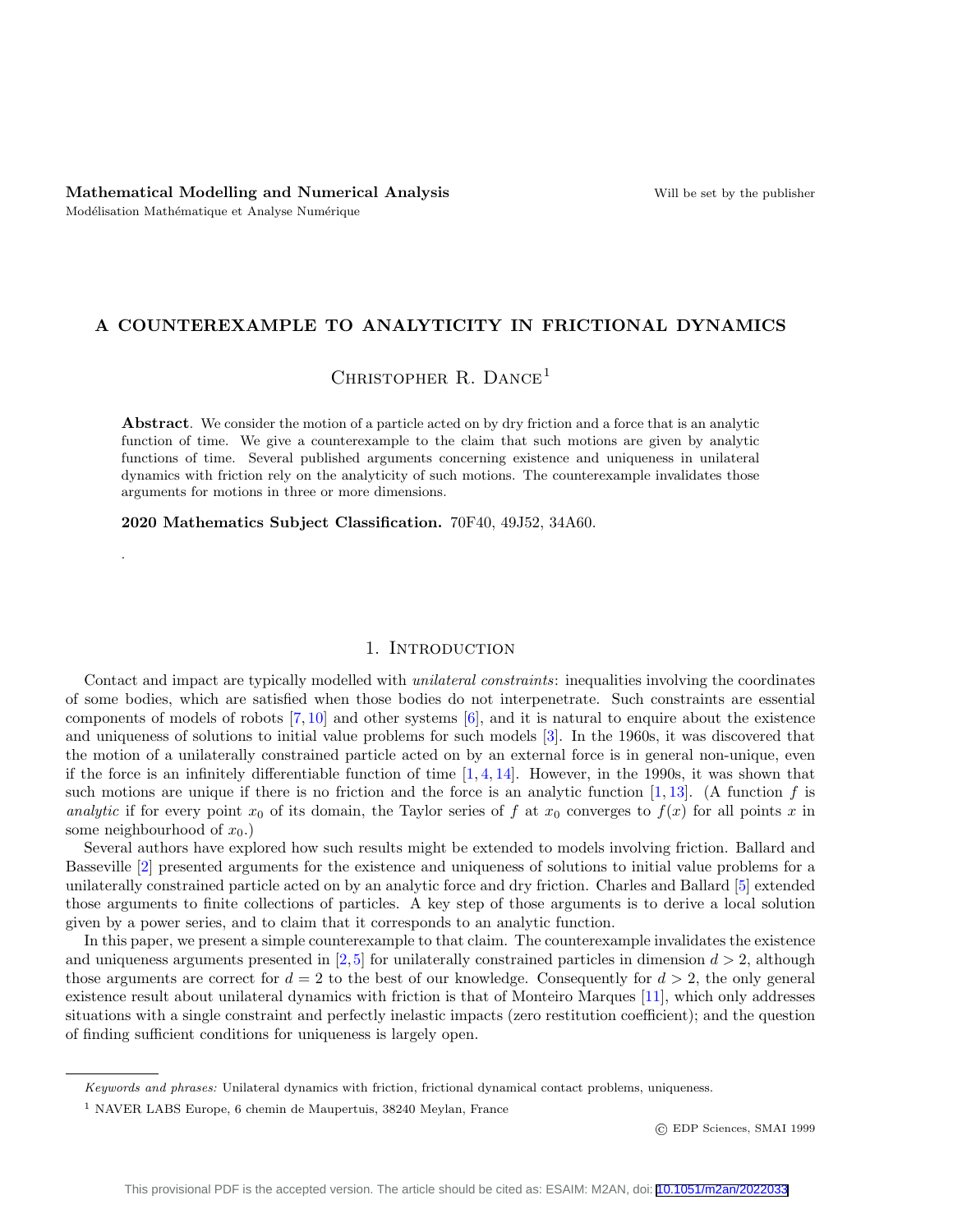

<span id="page-1-2"></span>FIGURE [1.](#page-1-0) The tangential force and reaction acting on the particle in Counterexample 1.

### 1.1. Counterexample

Consider a particle in contact with a flat surface, acted on by a force and friction. The particle's position is an element of  $\mathbb{R}^d$ , but a normal force holds it in contact with the surface, so we describe its motion in  $\mathbb{R}^{d-1}$  using an orthogonal coordinate system tangent to that surface. The particle's tangential velocity  $\mathbf{v} : [0,T] \to \mathbb{R}^{d-1}$ satisfies Newton's second law:

$$
m\dot{\mathbf{v}} = \mathbf{F} + \mathbf{R},
$$

where m is the particle's mass, the dot denotes the time derivative,  $\mathbf{F} : [0, T] \to \mathbb{R}^{d-1}$  is the tangential force, and  $\mathbf{R} : [0, T] \to \mathbb{R}^{d-1}$  is the tangential reaction. This reaction satisfies Coulomb's law of friction:

$$
\mathbf{R}(t) \|\mathbf{v}(t)\| = -\mu N(t)\mathbf{v}(t) \quad \text{and} \quad \|\mathbf{R}(t)\| \le \mu N(t),
$$

where  $\mu > 0$  is the friction coefficient, and  $N(t)$  is the magnitude of the force normal to the surface. As discussed in  $[3, 12]$  $[3, 12]$  $[3, 12]$ , we may write this compactly as

$$
\mathbf{R}(t) \in -\mu N(t) \,\partial \|\mathbf{v}(t)\|,
$$

where  $\partial f$  denotes the subdifferential of a convex function f. For simplicity, we assume the particle has unit mass and that  $\mu N(t) = 1$ . The velocity then satisfies the differential inclusion

<span id="page-1-1"></span>
$$
\dot{\mathbf{v}} \in \mathbf{F} - \partial \|\mathbf{v}\|.\tag{1}
$$

(This is equivalent to requiring that the differential equation  $\dot{\mathbf{v}}(t) = \mathbf{F}(t) - (\mathbf{v}(t)/\|\mathbf{v}(t)\|)$  holds at times when  $\mathbf{v}(t) \neq 0$ , and that the constraint  $\|\dot{\mathbf{v}}(t) - \mathbf{F}(t)\| \leq 1$  holds at times when  $\mathbf{v}(t) = 0$ .)

The following counterexample shows that even if the force  $\bf{F}$  is an analytic function of time and the final time  $T > 0$  is tiny, differential inclusion [\(1\)](#page-1-1) need not have an analytic solution **v**. The force appearing in this counterexample is illustrated in Figure [1.](#page-1-2) The magnitude of this force initially equals the friction limit, but a component of the force orthogonal to its initial direction increases, causing the particle to slip.

<span id="page-1-0"></span>**Counterexample 1.** Suppose the dimension is  $d > 2$ , the final time is  $T > 0$ , and the velocity  $\mathbf{v} : [0, T] \to \mathbb{R}^{d-1}$ is an absolutely continuous function with  $\mathbf{v}(0) = 0$  that satisfies differential inclusion [\(1\)](#page-1-1) for the force

$$
\mathbf{F}(t) = (1, t, 0, \dots, 0)^{\top} \in \mathbb{R}^{d-1},
$$

for almost all  $t \in [0, T]$ . Then **v** is not an analytic function.

To prove the velocity  $\mathbf{v}(t)$  is not analytic, we derive its Taylor series at  $t = 0$  and show that this series diverges for any  $t > 0$ .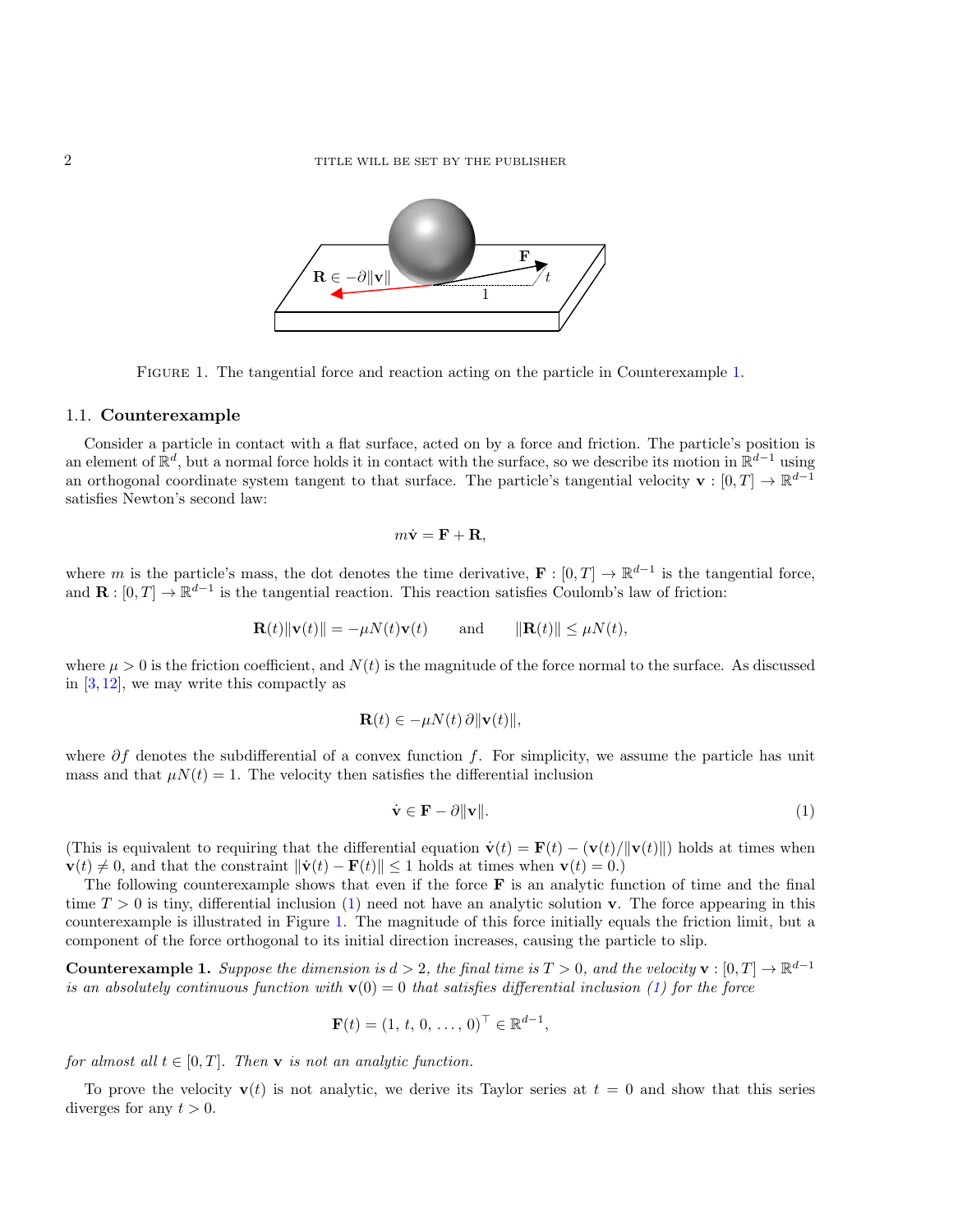Remark 1.1. It is not uncommon for differential equations to have divergent series solutions [\[9\]](#page-12-11). However, the initial condition  $\mathbf{v}(0) = 0$  is necessary for a series solution of differential inclusion [\(1\)](#page-1-1) to diverge for all  $t > 0$ , when **F** is analytic. Indeed, if  $\mathbf{v}(0) \neq 0$  then the tangential reaction is  $\mathbf{R}(t) = -\mathbf{v}(t)/\|\mathbf{v}(t)\|$  on a neighbourhood of  $t = 0$ , and this is an analytic function of  $\mathbf{v}(t)$  on a neighbourhood of  $\mathbf{v}(0)$ , so the Cauchy-Kovalevskaya theorem [\[8\]](#page-12-12) guarantees the existence of a unique analytic solution  $\mathbf{v}(t)$  on a neighbourhood of  $t = 0$ .

Remark 1.2. When working with unilateral constraints, the velocity must in general be formulated as a discontinuous function, so as to allow for impacts  $[2, 5]$  $[2, 5]$  $[2, 5]$ . Such formulations simplify to ours in the special case that a normal force holds the particle in contact with a surface. In this special case, the unilateral constraint is equivalent to a *bilateral constraint*: an equality constraint on the particle's coordinates. The existence and uniqueness of a solution to Counterexample [1](#page-1-0) therefore follow from general results about bilaterally constrained problems with friction — specifically, [\[2,](#page-12-7) Proposition 3.3] or [\[5,](#page-12-8) Proposition 3.1].

### 1.2. Outline

First, we derive an algorithm to compute the Taylor series of  $\bf{v}$  (Section [2\)](#page-2-0). We provide numerical evidence that this series diverges (Figure [2\)](#page-5-0) and explain the divergence intuitively. Then we discuss the specific results that our counterexample invalidates, and pinpoint the error in the arguments leading to those results (Section [3\)](#page-6-0). Appendix [A](#page-6-1) gives a proof of divergence, and the supplementary material contains a Python implementation of our algorithm and Maxima code to verify our algebra.

# 2. Computing the Taylor Series

<span id="page-2-0"></span>In this section, we derive an algorithm for computing the Taylor series of the velocity in Counterexample [1,](#page-1-0) and provide evidence and an intuitive argument for the divergence of that series. We restrict attention to dimension  $d = 3$ . (We may obtain the velocity for  $d > 3$  from that for  $d = 3$ , simply by setting the  $d - 3$ additional components to zero.) We write the Taylor series at  $t = 0$  of the velocity v in the form

$$
\mathbf{v}(t) = \begin{pmatrix} t^p u(t) \\ t^q v(t) \end{pmatrix} \quad \text{where} \quad u(t) := \sum_{n=0}^{\infty} u_n t^n, \quad v(t) := \sum_{n=0}^{\infty} v_n t^n \tag{2}
$$

for some real coefficients  $u_n, v_n$  with  $u_0, v_0 \neq 0$ , and some non-negative integers p, q.

### 2.1. Solving for the Leading Orders

First we show that  $p = 3$  and  $q = 4$ . It follows from the initial condition  $\mathbf{v}(0) = 0$  that  $p, q \ge 1$ . Also, for  $\mathbf{v}(t) \neq 0$  differential inclusion [\(1\)](#page-1-1) reads

<span id="page-2-3"></span><span id="page-2-1"></span>
$$
\frac{\mathrm{d}}{\mathrm{d}t}(t^p u) = 1 - \frac{t^p u}{\sqrt{t^{2p} u^2 + t^{2q} v^2}},\tag{3}
$$

<span id="page-2-2"></span>
$$
\frac{\mathrm{d}}{\mathrm{d}t}(t^q v) = t - \frac{t^q v}{\sqrt{t^{2p} u^2 + t^{2q} v^2}}.\tag{4}
$$

Substituting the series expansions [\(2\)](#page-2-1) and matching the coefficients of  $t^0$  in [\(4\)](#page-2-2) gives

$$
\mathbf{1}_{q=1} v_0 = -\mathbf{1}_{p=q} \frac{v_0}{\sqrt{u_0^2 + v_0^2}} - \mathbf{1}_{p>q} \frac{v_0}{|v_0|},
$$

where 1. is the indicator function. If  $p = q$ , then this expression cannot be satisfied for  $v_0 \neq 0$ . Thus, we have  $p \neq q$ . Using this fact, matching the coefficients of  $t^0$  in [\(3\)](#page-2-3) gives

$$
\mathbf{1}_{p=1}u_0 = 1 - \mathbf{1}_{p < q} \frac{u_0}{|u_0|}.
$$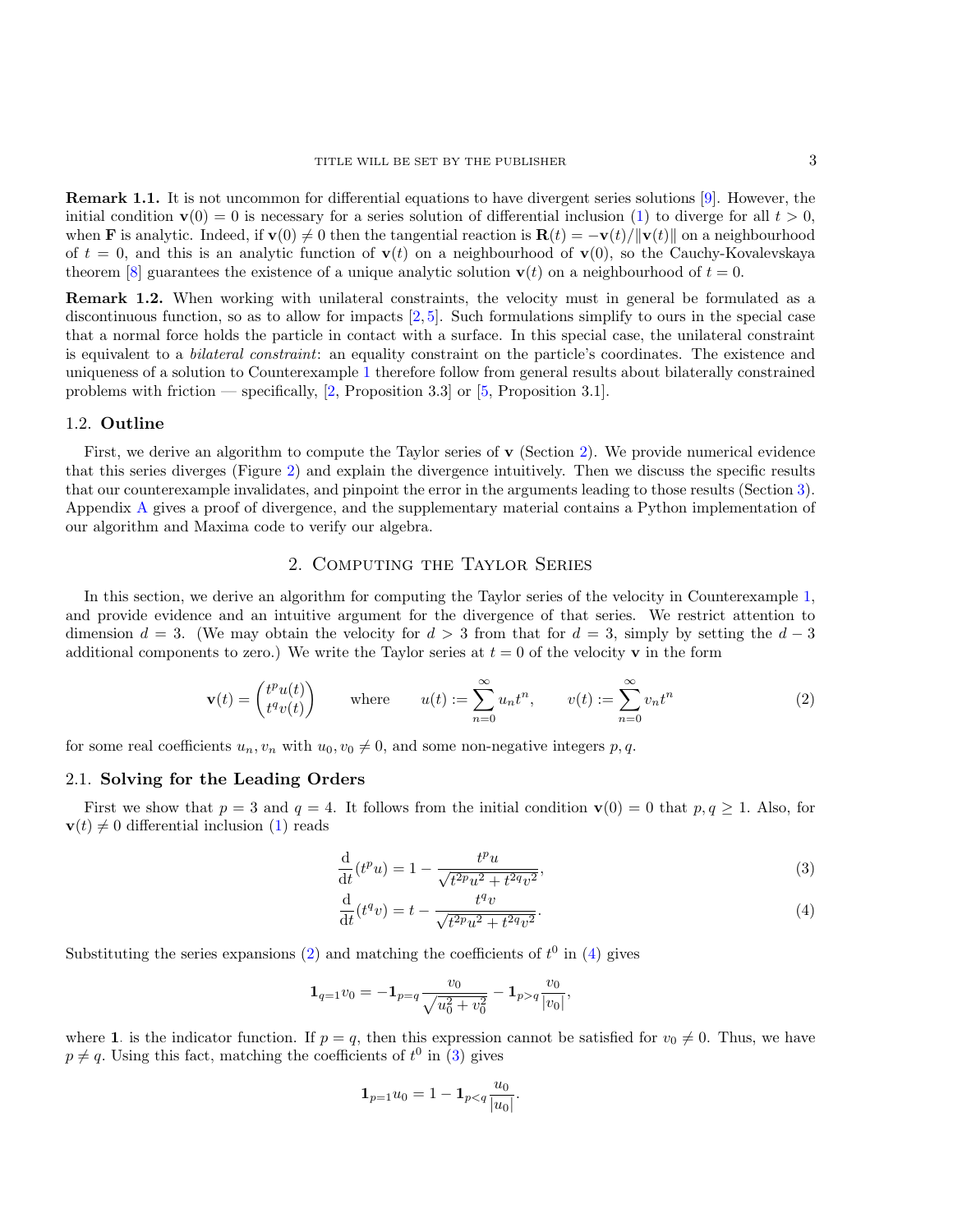If  $p > q \ge 1$ , then this expression cannot be satisfied. So, we must have  $p < q$ , in which case this expression reads  $1_{p=1}u_0 = 1 - u_0/|u_0|$ . As this cannot be satisfied for  $p = 1$ , it follows that  $p > 1$  and  $u_0 > 0$ . Matching the coefficients of  $t^1$  in [\(4\)](#page-2-2), and using  $1 < p < q$  (so that  $q \neq 2$ ) gives

$$
0 = 1 - \mathbf{1}_{q=p+1} \frac{v_0}{|u_0|},
$$

which is only satisfied if  $q = p + 1$  and  $v_0 = |u_0|$ . As  $q = p + 1$ , Taylor expanding each side of [\(3\)](#page-2-3) gives

$$
\frac{\mathrm{d}}{\mathrm{d}t}(t^p u) = pt^{p-1}u_0 + O(t^p) \quad \text{and} \quad 1 - \frac{u}{\sqrt{u^2 + t^2 v^2}} = \frac{v_0^2}{2u_0^2}t^2 + O(t^3) \quad \text{as } t \to 0.
$$

As the terms involving  $t^{p-1}$  and  $t^2$  have non-zero coefficients, they must be equal, and we conclude that

$$
p = 3,
$$
  $q = 4,$  and  $u_0 = v_0 = \frac{1}{6}.$  (5)

### 2.2. Algorithm

For the values of  $p, q$  in [\(5\)](#page-3-0), functions  $u, v$  should satisfy the differential equations

$$
\frac{d}{dt}(t^3u) = 1 - \frac{u}{\sqrt{u^2 + t^2v^2}}, \qquad \frac{d}{dt}(t^4v) = t - \frac{tv}{\sqrt{u^2 + t^2v^2}}
$$

We write these equations in the form

$$
d + e = 1, \qquad f + g = t,\tag{6}
$$

<span id="page-3-2"></span><span id="page-3-1"></span><span id="page-3-0"></span>.

in terms of the intermediate functions

$$
a = u^2 + t^2 v^2
$$
,  $b = \sqrt{a}$ ,  $c = 1/b$ ,  
\n $d = uc$ ,  $e = \frac{d}{dt}(t^3 u)$ ,  $f = tvc$ ,  $g = \frac{d}{dt}(t^4 v)$ .

By the Cauchy product formula, the coefficients of the formal power series  $\sum_{n=0}^{\infty} a_n t^n, \ldots, \sum_{n=0}^{\infty} g_n t^n$  of these intermediate functions satisfy

$$
\begin{cases}\na_n = \sum_{p+q=n} u_p u_q + \sum_{p+q=n-2} v_p v_q, \\
b_n = \sqrt{a_0} \mathbf{1}_{n=0} + \frac{\mathbf{1}_{n\geq 1}}{2b_0} \left( a_n - \sum_{p+q=n, p, q>0} b_p b_q \right), \\
c_n = \frac{\mathbf{1}_{n=0}}{b_0} - \frac{\mathbf{1}_{n\geq 1}}{b_0} \sum_{p+q=n, p>0} b_p c_q, \\
f_n = \sum_{p+q=n-1} v_p c_q,\n\end{cases}\n\begin{cases}\nd_n = \sum_{p+q=n} u_p c_q, \\
e_n = (n+1)u_{n-2}, \\
f_n = \sum_{p+q=n-1} v_p c_q,\n\end{cases}\n\tag{7}
$$

for  $n \geq 0$ . (In our notation, we sum over pairs of non-negative integers p, q, so that  $\sum_{p+q=n, p>0} b_p c_q =$  $\sum_{p=1}^{n} b_p c_{n-p} = \sum_{q=0}^{n-1} b_{n-q} c_q$ , and coefficients with negative indices vanish, so that  $a_0 = u_0^2$  and  $e_0 = 0$ .) Moreover, matching the coefficients of  $t^n$  and  $t^{n-1}$  in [\(6\)](#page-3-1) gives

<span id="page-3-3"></span>
$$
d_n + e_n = \mathbf{1}_{n=0}, \qquad f_{n-1} + g_{n-1} = \mathbf{1}_{n=2}.
$$
 (8)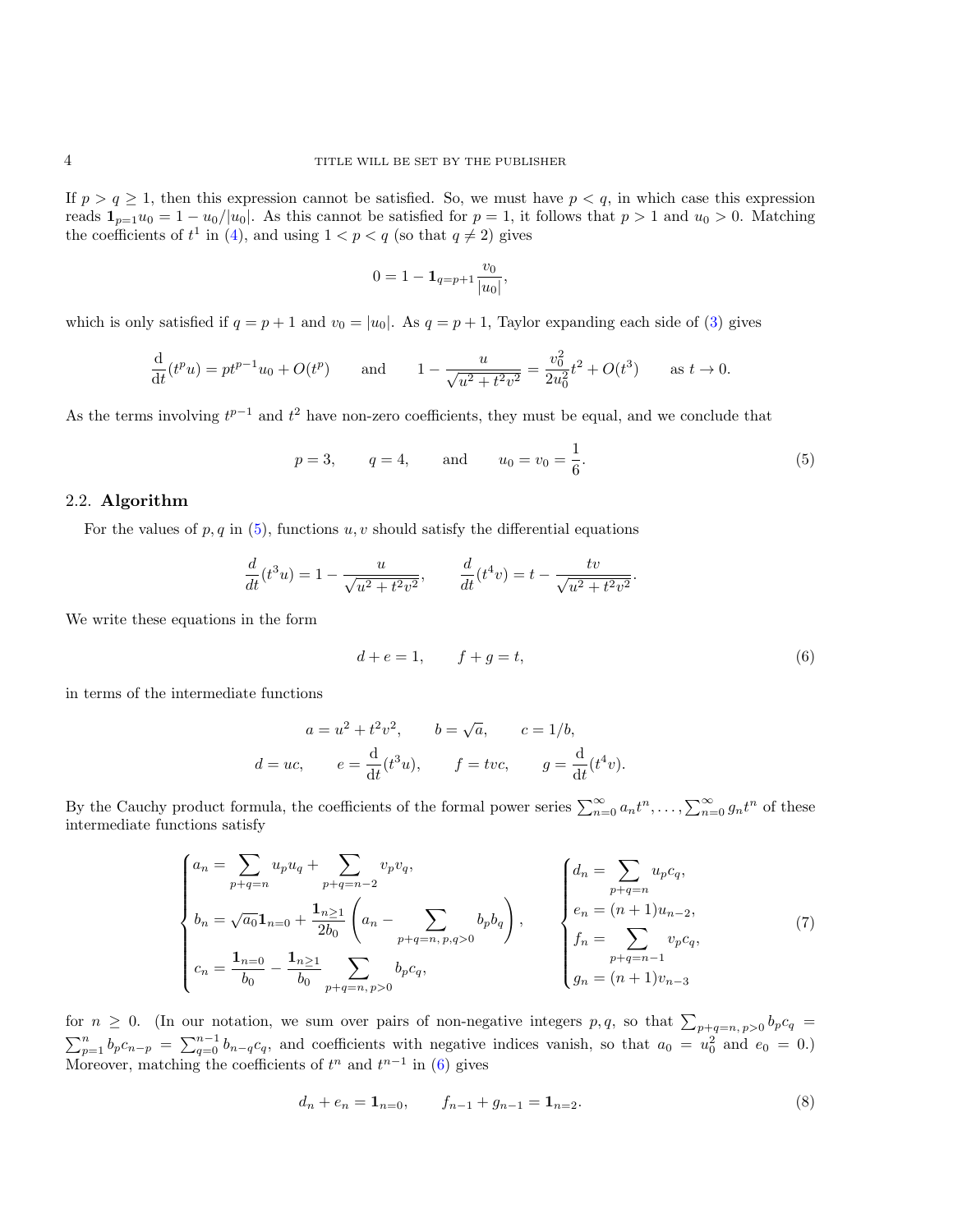The idea of our algorithm is to treat  $u_{n-2}, u_{n-1}, u_n, v_{n-2}$  as unknowns, having already determined values for  $u_p, v_p$  for  $p < n-2$ . Equation [\(7\)](#page-3-2) then provides expressions for  $a_p, b_p, c_p$  for  $p = n-2, n-1, n$  and hence for  $d_n, e_n, f_{n-1}, g_{n-1}$  in terms of those unknowns. Substituting these expressions in [\(8\)](#page-3-3) gives a linear equation for  $u_{n-2}, v_{n-2}$ , which has a unique solution. (As the intermediate expressions for  $c_n, c_{n-1}$  involve  $u_{n-1}, u_n$ , it is interesting that the linear equation does not involve those variables.)

We now apply the idea of the previous paragraph, treating  $n = 3, 4$  and  $n \geq 5$  separately, as the formulas have "special cases" for small n. (For instance, the sum  $\sum_{p+q=n} u_p u_q$  involves the term  $u_{n-2}^2$  for  $n=4$  but the corresponding term is  $2u_2u_{n-2}$  for  $n \geq 5$ .) Full details of the following derivations are given in algebra.txt in the supplementary material. For  $n = 3$  and 4, we get the linear equations

$$
\begin{pmatrix} d_3 + e_3 \ f_2 + g_2 \end{pmatrix} = \begin{pmatrix} 10 & -6 \ -6 & 6 \end{pmatrix} \begin{pmatrix} u_1 \ v_1 \end{pmatrix} = \begin{pmatrix} 0 \ 0 \end{pmatrix}, \qquad \begin{pmatrix} d_4 + e_4 \ f_3 + g_3 \end{pmatrix} = \begin{pmatrix} 11 & -6 \ -6 & 6 \end{pmatrix} \begin{pmatrix} u_2 \ v_2 \end{pmatrix} + \begin{pmatrix} 3/8 \ 1/6 \end{pmatrix} = \begin{pmatrix} 0 \ 0 \end{pmatrix}
$$

with the unique solutions

<span id="page-4-0"></span>
$$
u_1 = 0,
$$
  $v_1 = 0,$   $u_2 = -13/120,$   $v_2 = -49/360.$  (9)

For  $n \geq 5$ , we get

<span id="page-4-3"></span><span id="page-4-2"></span><span id="page-4-1"></span>
$$
\begin{pmatrix} d_n + e_n \\ f_{n-1} + g_{n-1} \end{pmatrix} = \begin{pmatrix} n+7 & -6 \\ -6 & 6 \end{pmatrix} \begin{pmatrix} u_{n-2} \\ v_{n-2} \end{pmatrix} - \begin{pmatrix} m_n^u \\ m_n^v \end{pmatrix} = \begin{pmatrix} 0 \\ 0 \end{pmatrix},
$$
\n(10)

where

$$
\begin{cases} m_n^u := -R_{d_n}^n - (R_{c_{n-2}}^n/2) + R_{c_n}^n + (18/5)(R_{b_{n-2}}^n - R_{a_{n-2}}^n) + 18(R_{a_n}^n - R_{b_n}^n), \\ m_n^v := -nv_{n-4} - R_{f_{n-1}}^n + R_{c_{n-2}}^n + 18(R_{a_{n-2}}^n - R_{b_{n-2}}^n), \end{cases} \tag{11}
$$

in which the terms  $R^n$  are the parts of the sums in [\(7\)](#page-3-2) that depend neither on the unknowns  $u_{n-2}, u_{n-1}, u_n, v_{n-2}$ , nor on the quantities  $b_p, c_p$  for  $p = n - 2, n - 1, n$  that involve those unknowns:

$$
\begin{cases}\nR_{a_{n-2}}^n = \sum_{\substack{p+q=n-2\\p,q>0}} u_p u_q + \sum_{\substack{p+q=n-4\\p,q>0}} v_p v_q, & R_{b_{n-2}}^n = \sum_{\substack{p+q=n-2\\p,q>0}} b_p b_q, & R_{c_{n-2}}^n = \sum_{\substack{p+q=n-2\\p,q>0}} b_p c_q, \\
R_{a_n}^n = \sum_{\substack{p+q=n\\p,q>2\\p,q>2}} u_p u_q + \sum_{\substack{p+q=n-2\\p,q>0\\p,q>0}} v_p v_q, & R_{b_n}^n = \sum_{\substack{p+q=n\\p,q>2\\p,q>2}} b_p b_q, & R_{c_n}^n = \sum_{\substack{p+q=n\\p,q>2\\p,q>0}} b_p c_q, \\
R_{b_n}^n = \sum_{\substack{p+q=n\\p,q>2\\p,q>0}} v_p c_q.\n\end{cases}
$$
\n(12)

It turns out that  $u_n, v_n, a_n, b_n, c_n$  vanish for all odd n. We show this by induction. In the base case, equation [\(9\)](#page-4-0) gives  $u_1 = v_1 = 0$ , so [\(7\)](#page-3-2) gives  $a_1 = b_1 = c_1 = 0$ . Otherwise, suppose  $n-2$  is odd and that  $u_p, v_p, a_p, b_p, c_p$ vanish for all all odd  $p < n - 2$ . Consider any term of any of the sums  $R^n$  in [\(12\)](#page-4-1). This term is of the form  $x_py_q$  for appropriate sequences  $x, y \in \{u, v, b, c\}$ , where one of p, q is odd and less than  $n-2$ . It follows from the induction hypothesis that one of the factors  $x_p$  or  $y_q$  vanishes. Thus all the sums  $R^n$  vanish. It also follows from the induction hypothesis that  $v_{n-4} = 0$ . Thus, [\(11\)](#page-4-2) gives  $m_n^u = m_n^v = 0$ , so the linear equation [\(10\)](#page-4-3) has the unique solution  $u_{n-2} = v_{n-2} = 0$ . Examining the sums giving  $a_{n-2}, b_{n-2}, c_{n-2}$  in [\(7\)](#page-3-2), we see that their terms are also of the form  $x_py_q$ , where one of the factors  $x_p$  or  $y_q$  vanishes. Therefore  $a_{n-2}, b_{n-2}, c_{n-2}$  also vanish. This completes the induction.

In the light of the above discussion, Algorithm [1](#page-5-1) computes the coefficients of the Taylor series of the velocity appearing in Counterexample [1.](#page-1-0)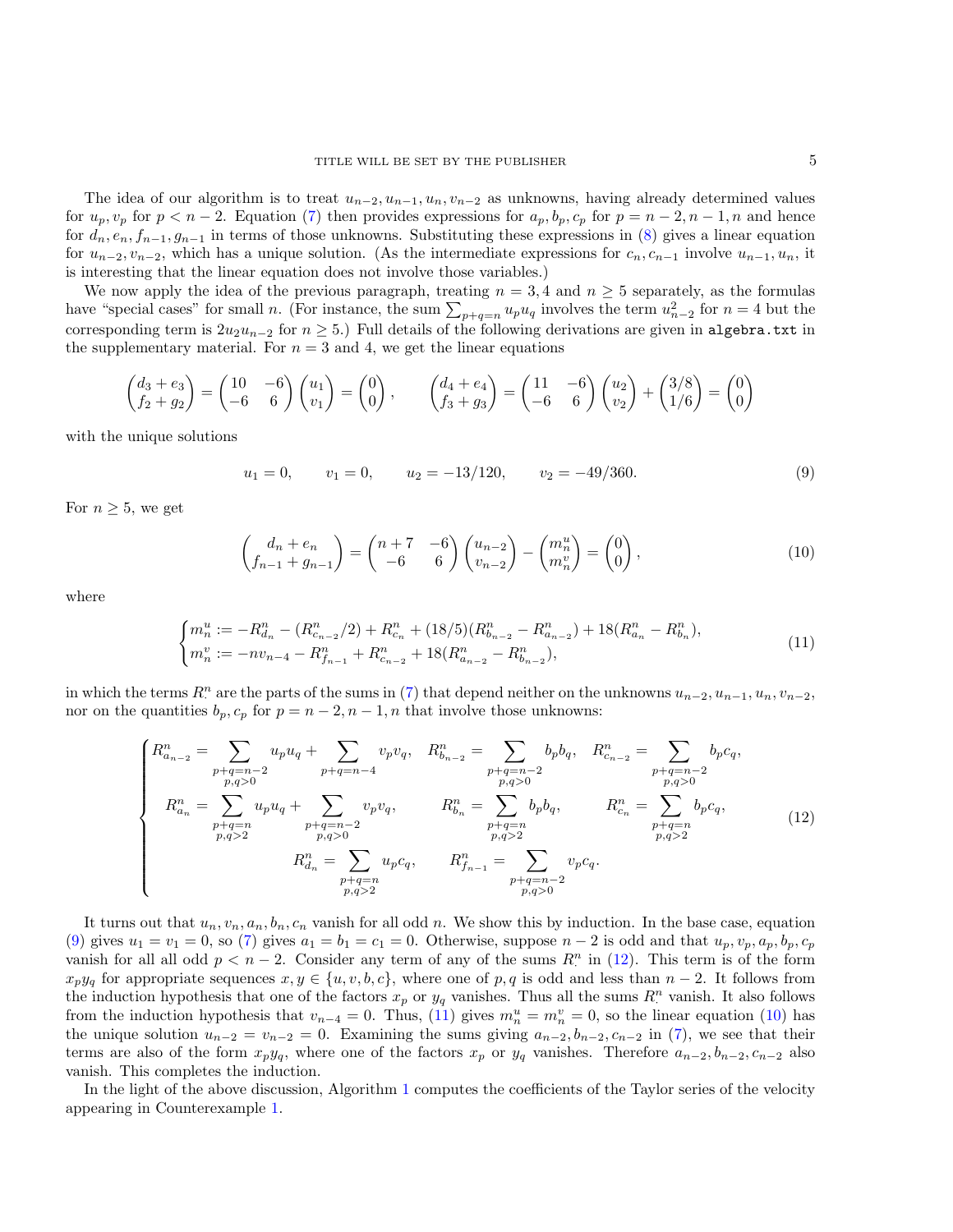<span id="page-5-1"></span>Algorithm 1 Determining the coefficients of the Taylor series defined in [\(2\)](#page-2-1).

| 1: function TAYLORCOEFFICIENTS $(n_{\text{max}})$ |                                                                                    | $\triangleright$ Assume $n_{\max} > 2$ is even |
|---------------------------------------------------|------------------------------------------------------------------------------------|------------------------------------------------|
| 2:                                                | $u_0, v_0, b_0, c_0 \leftarrow 1/6, 1/6, 1/6, 6$                                   | $\triangleright$ By (5) and (7)                |
| 3.                                                | $u_2, v_2 \leftarrow -13/120, -49/360$                                             | $\triangleright$ By (9)                        |
| 4:                                                | $u_n, v_n, b_n, c_n \leftarrow 0$ for odd $n < n_{\text{max}}$                     |                                                |
| 5:                                                | for $n = 6, 8, , n_{\text{max}} + 2$ do                                            |                                                |
| 6:                                                | $a_{n-4} \leftarrow \sum_{p+q=n-4} u_p u_q + \sum_{p+q=n-6} v_p v_q$               | $\triangleright$ By (7)                        |
| 7:                                                | $b_{n-4} \leftarrow 3(a_{n-4} - \sum_{p+q=n-4, p,q>0} b_p b_q)$                    |                                                |
| 8:                                                | $c_{n-4} \leftarrow -6 \sum_{p+q=n-4, p>0} b_p c_q$                                |                                                |
| 9:                                                | Compute the sums $R^n$ defined in (12)                                             |                                                |
| 10:                                               | Compute $m_n^u, m_n^v$ as defined in (11)                                          |                                                |
| 11:                                               | $u_{n-2} \leftarrow (m_n^u + m_n^v)/(n+1), v_{n-2} \leftarrow u_{n-2} + (m_n^v/6)$ | $\triangleright$ This solves (10)              |
| 12:                                               | end for                                                                            |                                                |
| 13:                                               | <b>return</b> $u_0, v_0, \ldots, u_{n_{\text{max}}}, v_{n_{\text{max}}}$           |                                                |
|                                                   | 14: end function                                                                   |                                                |

# 2.3. Intuitive Argument and Numerical Evidence for Divergence

If  $v_n$  does not vanish for all large enough n, and each of the sums in [\(12\)](#page-4-1) satisfies  $R^n/v_{n-4} = \text{constant} + O(1/n)$ for even *n* as  $n \to \infty$ , then [\(10\)](#page-4-3) gives

<span id="page-5-2"></span>
$$
\frac{v_{n-2}}{v_{n-4}} = -\frac{n}{6} + \text{constant} + O\left(\frac{1}{n}\right). \tag{13}
$$

For such a sequence, there is no  $t > 0$  such that  $\sum_{n=0}^{\infty} v_n t^n$  converges.

We implemented the above algorithm using Python's fractions module, which provides exact arithmetic for rational numbers, and provide the resulting implementation as series.py in the supplementary material. We find the following initial terms of the series:

$$
u(t) = \frac{1}{6}t^0 - \frac{13}{120}t^2 + \frac{79}{720}t^4 - \frac{7439}{51840}t^6 + \frac{1289987}{5702400}t^8 - \frac{370576091}{889574400}t^{10} + O(t^{12})
$$
  

$$
v(t) = \frac{1}{6}t^0 - \frac{49}{360}t^2 + \frac{23}{144}t^4 - \frac{61297}{259200}t^6 + \frac{7176649}{17107200}t^8 - \frac{772992989}{889574400}t^{10} + O(t^{12})
$$

as  $t \to 0$ . Figure [2](#page-5-0) plots the ratio  $v_n/v_{n-2}$ , which does indeed decrease nearly linearly, as suggested by [\(13\)](#page-5-2).



<span id="page-5-0"></span>FIGURE 2. The ratio  $v_n/v_{n-2}$  for even n.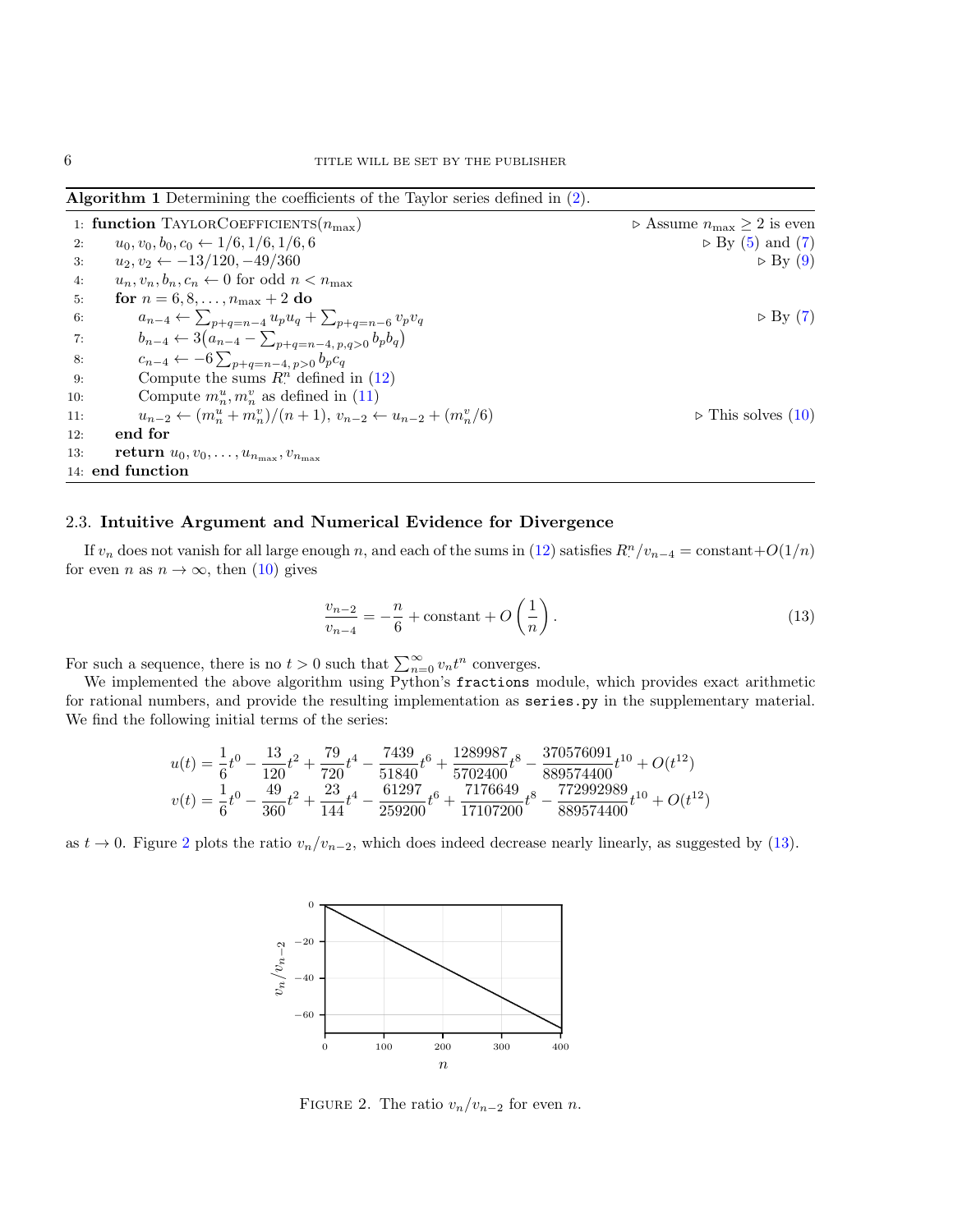## 3. Relation to Previous Work

<span id="page-6-0"></span>Ballard and Basseville [\[2\]](#page-12-7) argued for the analyticity of the motion of a single particle, under the action of an analytic force and Coulomb friction, and Charles and Ballard [\[5\]](#page-12-8) extended those arguments to multiple particles. Both papers apply Lemma 3.4 of [\[2\]](#page-12-7) to draw this conclusion. This lemma involves a function G that is hypothesized to be analytic in a neighbourhood of the origin. While both papers claim that the function to which they apply this lemma  $(\tilde{G}$  in  $[2, p. 70]$  $[2, p. 70]$  and  $\tilde{\mathbf{g}}^i$  in  $[5, p. 13]$  $[5, p. 13]$  is analytic in a neighbourhood of the origin, this claim is false in dimension  $d > 2$ , as illustrated in the example below. Moreover, Counterexample [1](#page-1-0) shows that it is not possible to circumvent this error: the counterexample directly contradicts the results about the existence of a local analytic solution presented in [\[2,](#page-12-7) Proposition 3.5 and Theorem 4.1] and [\[5,](#page-12-8) Proposition 4.1]. As these existence results are central to the uniqueness arguments presented in [\[2,](#page-12-7) Theorem 4.2] and [\[5,](#page-12-8) Theorem 4.2], the counterexample also invalidates those arguments in dimension  $d > 2$ .

**Example 3.1.** For a single particle  $i$  that is initially at rest but slides immediately thereafter, which is acted on by a tangential force  $\mathbf{F}(t) \in \mathbb{R}^{d-1}$  and normal force  $N(t)$ , the function in [\[5,](#page-12-8) p. 13] is

$$
\tilde{\mathbf{g}}^i(t, \tilde{\mathbf{u}}, \tilde{\mathbf{v}}) := \frac{1}{t^{p_0+1}} \left[ \mathbf{F}(t) - \ddot{\mathbf{S}}_{p_0+2}(t) - \mu |N(t)| \frac{\dot{\mathbf{S}}_{p_0+2}(t) + t^{p_0+1} \tilde{\mathbf{v}}}{\|\dot{\mathbf{S}}_{p_0+2}(t) + t^{p_0+1} \tilde{\mathbf{v}}\|} \right], \qquad t \in [0, T], \ \tilde{\mathbf{u}}, \tilde{\mathbf{v}} \in \mathbb{R}^{d-1},
$$

where  $\mathbf{S}_{p_0+2}(t) = \sum_{k=0}^{p_0+2} \mathfrak{u}_k t^k$  is the truncated Taylor series for the tangential position of the particle for suitable coefficients  $u_k \in \mathbb{R}^{d-1}$ , and  $p_0$  is the integer such that  $\dot{\mathbf{S}}_{p_0+2}(t)$  has a single non-zero term. Now, if the force satisfies  $\mathbf{F}(t) = (2,0)^{\top}$  and  $\mu|N(t)| = 1$ , then the solution for the tangential velocity is  $\mathbf{v}(t) = (t,0)^{\top}$ , so the truncated Taylor series satisfies  $\dot{\mathbf{S}}_{p_0+2}(t) = (t,0)^\top$  with  $p_0 = 0$ . It follows that

$$
\tilde{\mathbf{g}}^{i}(t, \tilde{\mathbf{u}}, \tilde{\mathbf{v}}) = \frac{1}{t} \left[ \begin{pmatrix} 1 \\ 0 \end{pmatrix} - \frac{\begin{pmatrix} 1 \\ 0 \end{pmatrix} + \tilde{\mathbf{v}}}{\left\| \begin{pmatrix} 1 \\ 0 \end{pmatrix} + \tilde{\mathbf{v}} \right\|} \right],
$$

which has a simple pole at  $t = 0$  whenever the second component of  $\tilde{\mathbf{v}}$  does not vanish. Thus  $\tilde{\mathbf{g}}^i$  is not analytic on any neighbourhood of the origin.

## APPENDIX A. PROOF OF COUNTEREXAMPLE [1](#page-1-0)

<span id="page-6-1"></span>The proof is based on Algorithm [1.](#page-5-1) It is straightforward, but laborious as the algorithm involves many intermediate sums, each of which must be bounded. The file algebra.txt in the supplementary material contains computer algebra code for all calculations involved.

Let  $B_p := |b_p|, C_p := |c_p|, U_p := |u_p|$  and  $V_p := |v_p|$ . The proof proceeds by induction with the hypothesis:

$$
H_p: \begin{cases} \quad |b_{p-2}/v_{p-6}+1/6| \leq k_b/(p-2), \quad \text{where } k_b:=20, \text{ if } p \geq 6, \\ \quad |c_{p-2}/v_{p-6}-6| \leq k_c/(p-2), \quad \text{where } k_c:=746, \text{ if } p \geq 6, \\ \quad B_{p-2} \leq V_{p-2}/4, \quad \text{ if } p \geq 6, \\ \quad C_{p-2} \leq 8V_{p-2}, \quad \text{ if } p \geq 6, \\ \quad |v_p/v_{p-2}+1| \leq K/p^2, \quad \text{where } K:=60, \text{ if } p \geq 2, \\ \quad |v_p/v_{p-2}+(p+2.9)/6| \leq K_v/p, \quad \text{where } K_v:=5, \text{ if } p \geq 2, \\ \quad U_p \leq V_p, \quad \text{and} \\ \quad V_{p-2}/V_{p-4} \leq V_p/V_{p-2} \quad \text{if } p \geq 4. \end{cases}
$$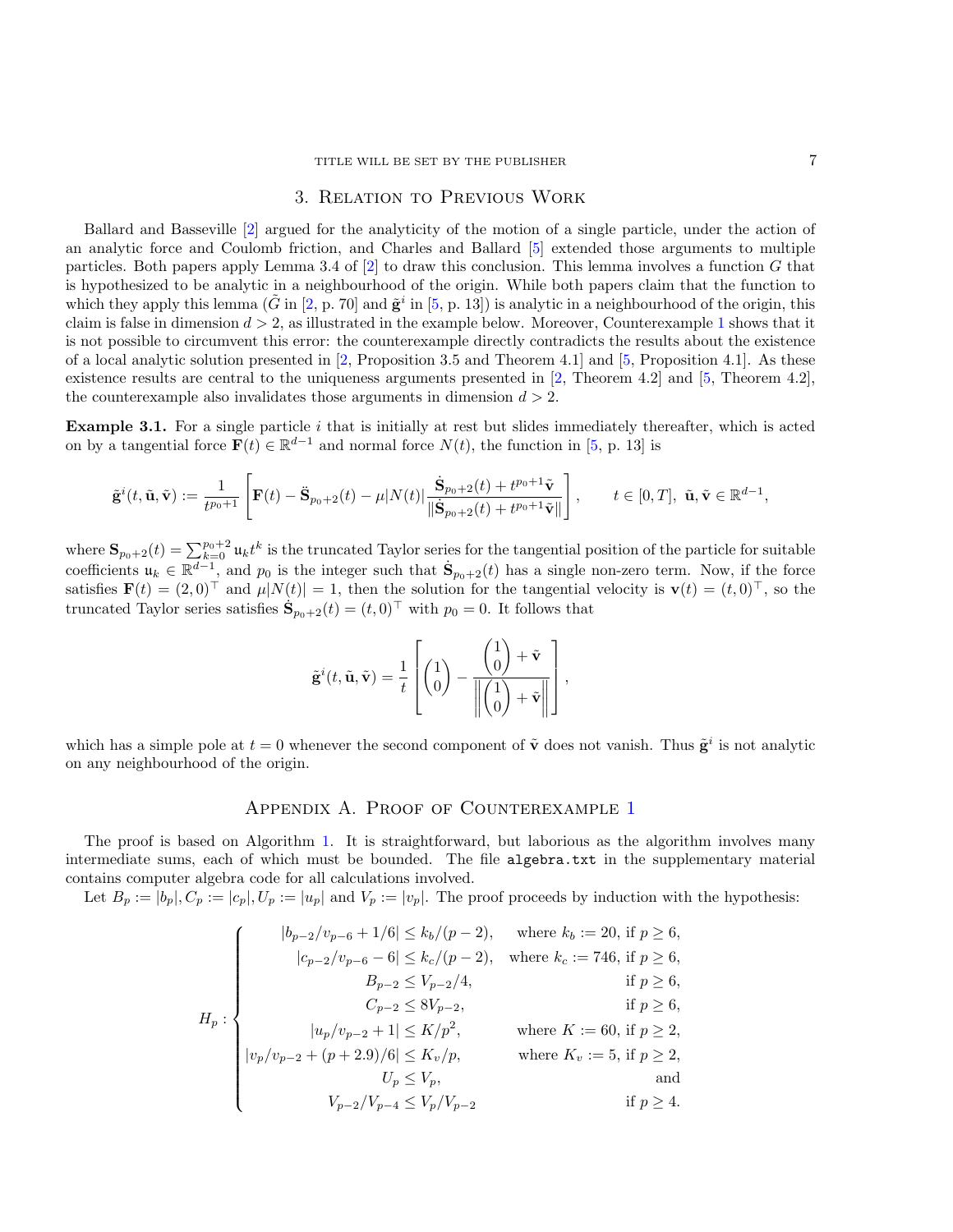We refer to the four lines concerning  $b_{p-2}, c_{p-2}, B_{p-2}, C_{p-2}$  as  $H_p^{bc}$ , and we define the hypothesis

 $H_{\leq n}$ : n is even and  $H_p$  holds for all even p with  $0 \leq p \leq n$ .

Before giving the proof itself, we present three lemmas: Lemmas [A.1](#page-7-0) and [A.2](#page-7-1) are simple bounds on ratios involving  $V_n$ ; and Lemma [A.3](#page-7-2) gives upper bounds of the form  $\frac{\text{constant}}{n}$  on the sums defining  $a_n, b_n, c_n$  and  $R^n$ .

<span id="page-7-0"></span>**Lemma A.1.** Suppose  $k \geq 6$  and  $n \geq k + 10$  are even integers and that  $H_{\leq n-4}$  holds. Then

$$
\frac{V_{n-k}}{V_{n-4}} \le \prod_{q=4, q \ even}^{k-2} \frac{6}{n-q} =: \rho(n,k).
$$

*Proof.* As  $H_{\leq n-4}$  holds, for even p with  $2 \leq p \leq n-4$ , we have  $\frac{V_p}{V_{p-2}} \geq \frac{p+2.9}{6} - \frac{K_v}{p}$ . For  $p \geq 12$ , the right-hand side is greater than  $p/6$ . As  $12 \le n - k + 2 \le n - 4$ , it follows that

$$
\frac{V_{n-k}}{V_{n-4}} = \frac{V_{n-k}}{V_{n-k+2}} \frac{V_{n-k+2}}{V_{n-k+4}} \cdots \frac{V_{n-6}}{V_{n-4}} \le \frac{6}{n-k+2} \frac{6}{n-k+4} \cdots \frac{6}{n-4}
$$

as claimed.  $\Box$ 

<span id="page-7-1"></span>**Lemma A.2.** Suppose  $p \ge 182$  is even and  $H_p$  holds. Then  $V_p/V_{p-2} \le p/5.9$ . *Proof.* As  $H_p$  holds, we have  $\frac{V_p}{V_{p-2}} \le \frac{p+2.9}{6} + \frac{K_v}{p}$ . The result follows as  $\left(\frac{1}{5.9} - \frac{1}{6}\right)p \ge \frac{2.9}{6} + \frac{5}{p}$  for  $p \ge 182$ . The following lemma involves the function

$$
S_{\alpha,\beta}^{X,x,Y,y}(n) := \left(\frac{xy}{2}(n_{\min}-\beta-18)V_{10}\rho(n_{\min},\beta+10) + \sum_{p=\alpha+2}^{8}(xY_p + yX_p)\rho(n_{\min},\beta+p)\right)
$$

in which X, Y are real sequences, x, y are real numbers,  $\alpha, \beta, n$  are even integers, and  $\rho(n, k)$  is as in Lemma [A.1.](#page-7-0) We used  $n_{\min} = 200$  to obtain numerical values.

<span id="page-7-2"></span>Lemma A.3. Suppose that  $(X, x), (Y, y) \in \{(U, 1), (V, 1), (B, 1/4), (C, 8)\}$ , that  $\alpha, \beta \in \{0, 2, 4, 6\}$  with  $\alpha + \beta \ge 4$ , that  $n-4 \geq 200$ , and that  $H_{\leq n-4}$  holds. Then

$$
\sum_{p+q=n-\beta, p,q>\alpha} \frac{X_p Y_q}{V_{n-4}} \leq S_{\alpha,\beta}^{X,x,Y,y}(n).
$$

*Proof.* As  $H_{\leq n-4}$  holds, we have  $B_{n-6} \leq V_{n-6}/4$ , and more generally for  $4 \leq p \leq n-6$ , we have

$$
X_p \le xV_p, \qquad Y_p \le yV_p.
$$

For the hypothesized  $\alpha, \beta, n$ , it follows that

$$
\sum_{p+q=n-\beta, p,q>\alpha} X_p Y_q \leq \sum_{p+q=n-\beta, p,q>\alpha} (X_p \mathbf{1}_{p\leq 8} + xV_p \mathbf{1}_{p>8}) (Y_q \mathbf{1}_{q\leq 8} + yV_q \mathbf{1}_{q>8}).
$$

As  $H_{\leq n-4}$  holds, we have  $V_p/V_{p-2} \leq V_{q+2}/V_q$  for any even integers  $2 \leq p \leq q+2 \leq n-4$ . So for any even integers  $8 < p \leq q + 2$  appearing in this sum, we have

$$
V_p V_q \leq V_{p-2} V_{q+2} \leq \cdots \leq V_{10} V_{n-\beta-10}.
$$

 $\big\}$   $n_{\min}$  $\frac{m}{n}$ ,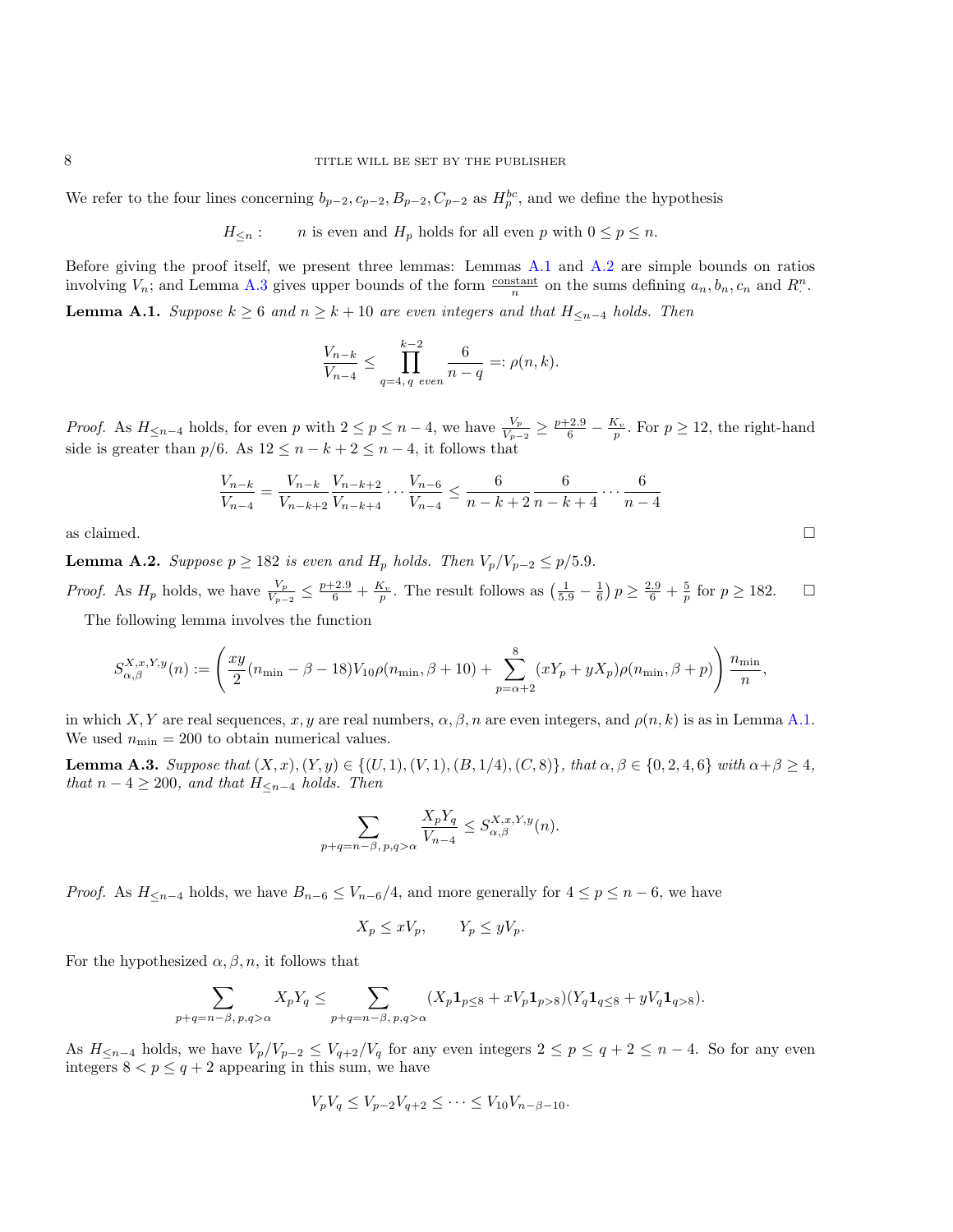As the sum  $\sum_{p+q=n-\beta, p,q>8} \cdots$  involves  $(n-\beta-18)/2$  terms with even p, it follows that

$$
\sum_{p+q=n-\beta,\,p,q>\alpha} \frac{X_p Y_q}{V_{n-4}} \le \frac{xy}{2}(n-\beta-18) \frac{V_{10} V_{n-\beta-10}}{V_{n-4}} + \sum_{p=\alpha+2}^8 (X_p y + x Y_p) \frac{V_{n-\beta-p}}{V_{n-4}}.\tag{14}
$$

By Lemma [A.1,](#page-7-0) we have

<span id="page-8-1"></span><span id="page-8-0"></span>
$$
\frac{V_{n-\beta-p}}{V_{n-4}} \le \rho(n,\beta+p) \qquad \text{for even } \beta+p \text{ with } 6 \le \beta+p \le n-10.
$$

As  $\alpha + \beta \ge 4$ , the condition  $6 \le \beta + p$  applies to all appearances of  $V_{n-\beta-p}$  in [\(14\)](#page-8-0), giving

$$
\sum_{p+q=n-\beta,\,p,q>\alpha} \frac{X_p Y_q}{V_{n-4}} \le \frac{xy}{2}(n-\beta-18)V_{10}\rho(n,\beta+10) + \sum_{p=\alpha+2}^8 (X_p y + xY_p)\rho(n,\beta+p). \tag{15}
$$

Let f be any of the functions  $n \mapsto \rho(n, \beta + p)$  for  $\alpha + 2 \le p \le 8$ , or  $n \mapsto (n - \beta - 18)\rho(n, \beta + 10)$ . By the definition of  $\rho$  and the hypotheses on  $\alpha, \beta$ , the function  $nf(n)$  is decreasing for  $n \geq n_{\min}$ . Therefore,  $f(n) \leq n_{\min}f(n_{\min})/n$ for  $n \ge n_{\min}$ . Applying this to [\(15\)](#page-8-1) completes the proof.

*Proof of Counterexample [1.](#page-1-0)* First, we consider the base case,  $H_{\leq 200}$  (in Step 1). Next, we show that if  $n-4 \geq 200$ and  $H_{\leq n-4}$  holds, then  $H_{n-2}^{bc}$  and  $H_{n-2}$  hold (Steps 2 and 3). Finally, we conclude (Step 4).

**Step 1: Base Case (** $H_{\leq 200}$ **).** Our implementation of Algorithm [1,](#page-5-1) which uses exact arithmetic for rational numbers from Python's fractions module, gives

$$
\max_{6 \le p \le 200} (p-2)|b_{p-2}/v_{p-6} + 1/6| = 1.466 \cdots \le k_b, \qquad \max_{2 \le p \le 200} p^2|u_p/v_{p-2} + 1| = 10.913 \cdots \le K,
$$
  
\n
$$
\max_{6 \le p \le 200} (p-2)|c_{p-2}/v_{p-6} - 6| = 37.089 \cdots \le k_c, \qquad \max_{2 \le p \le 200} p|v_p/v_{p-2} + (p+2.9)/6| = 1.881 \cdots \le K_v,
$$
  
\n
$$
\max_{6 \le p \le 200} (p-2)B_{p-2}/V_{p-2} = 0.043 \cdots \le 1/4, \qquad \max_{0 \le p \le 200} U_p/V_p = 1,
$$
  
\n
$$
\max_{6 \le p \le 200} (p-2)C_{p-2}/V_{p-2} = 1.073 \cdots \le 8, \qquad \max_{4 \le p \le 200} V_{p-2}^2/(V_pV_{p-4}) = 0.990 \cdots \le 1,
$$

in which each maximum is taken only over even values of p. Therefore  $H_{\leq 200}$  holds. (While one might find a proof involving a "smaller" base case, for instance  $H_{\leq 50}$ , we do not pursue this as we believe it would still require computer algebra.)

Step 2: Showing that  $H_{\leq n-4} \Rightarrow H_{n-2}^{bc}$ . Suppose that  $H_{\leq m}$  holds where  $m := n - 4 \geq 200$ . As  $H_m$  holds, we have  $|u_m/v_{m-2}+1| \leq K/m^2$ , so Lemma [A.2](#page-7-1) gives

$$
\frac{|u_0u_m + v_0v_{m-2}|}{V_{m-4}} \leq \left| u_0 \left( \frac{u_m}{v_{m-2}} + 1 \right) - u_0 + v_0 \right| \frac{V_{m-2}}{V_{m-4}} \leq \left( \frac{U_0K}{m^2} + |v_0 - u_0| \right) \frac{m-2}{5.9} \leq \frac{U_0K}{5.9m} =: r_{u_m}.
$$

Similarly, we have

$$
\left| u_2 \frac{u_{m-2}}{v_{m-4}} + v_2 + \frac{1}{36} \right| \le \frac{U_2 K}{(m-2)^2} + \left| v_2 + \frac{1}{36} - u_2 \right| = \frac{U_2 K}{(m-2)^2} =: r_{u_{m-2}}
$$

and Lemma [A.1](#page-7-0) gives

$$
\frac{|u_4u_{m-4} + v_4v_{m-6}|}{V_{m-4}} \le \left(\frac{U_4K}{(m-4)^2} + |v_4 - u_4|\right)\rho(m, 6) =: r_{u_{m-4}}.
$$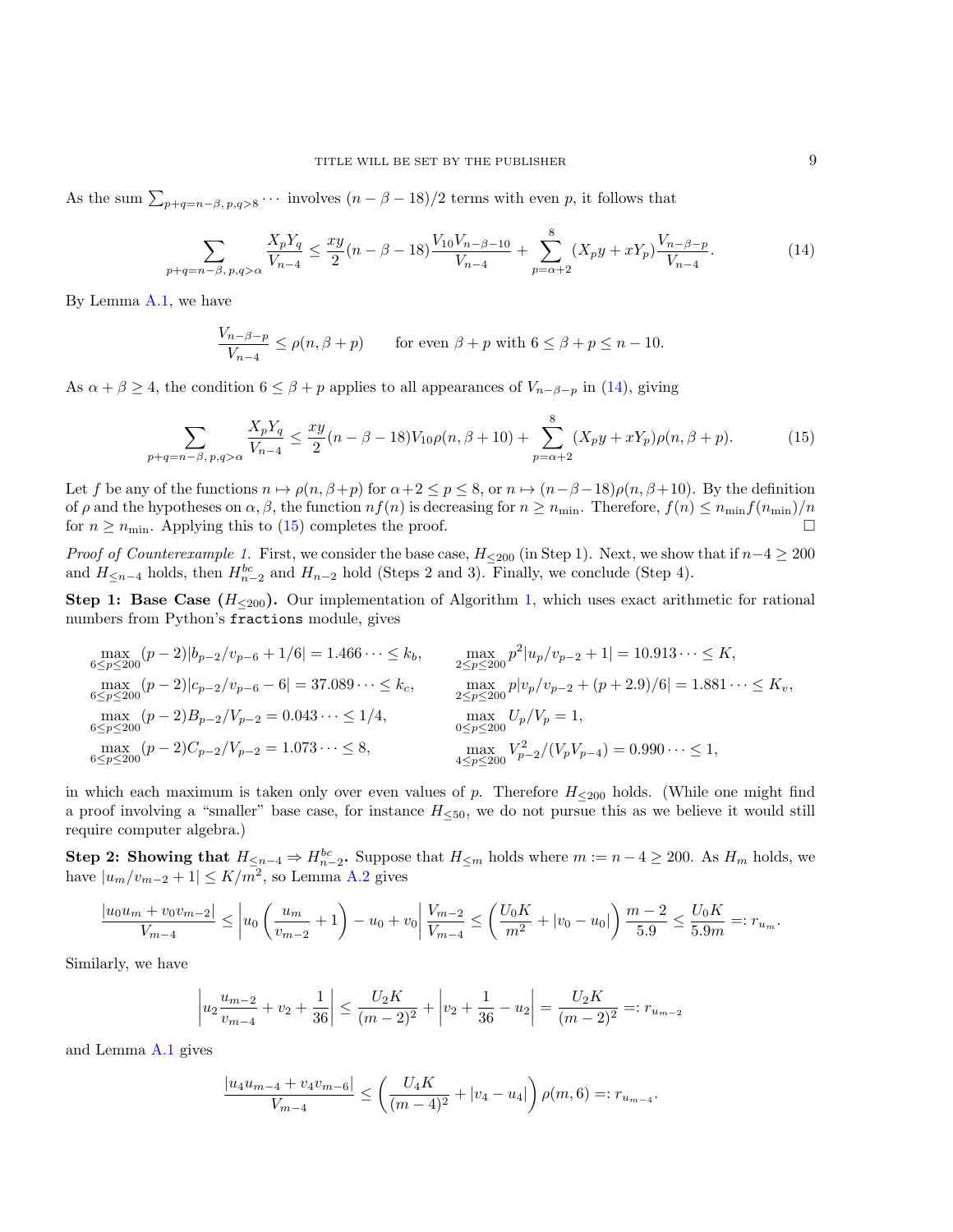So the definition of  $a_m$  in [\(7\)](#page-3-2), Lemma [A.3,](#page-7-2) and the fact that  $m \mapsto m(r_{u_m} + r_{u_{m-2}} + r_{u_{m-4}})$  is decreasing give

<span id="page-9-0"></span>
$$
\left| \frac{a_m}{v_{m-4}} + \frac{1}{18} \right| \le 2 \frac{|u_0 u_m + v_0 v_{m-2}|}{V_{m-4}} + \left| 2u_2 \frac{u_{m-2}}{v_{m-4}} + 2v_2 + \frac{1}{18} \right| + 2 \frac{|u_4 u_{m-4} + v_4 v_{m-6}|}{V_{m-4}}
$$
  
+ 
$$
\sum_{p+q=m, p, q>4} \frac{U_p U_q}{V_{m-4}} + \sum_{p+q=m-2, p, q>4} \frac{V_p V_q}{V_{m-4}}
$$
  

$$
\le \frac{2}{m} \left[ m \left( r_{u_m} + r_{u_{m-2}} + r_{u_{m-4}} \right) \right]_{m=200} + S_{4,0}^{U,1,U,1}(m) + S_{4,2}^{V,1,V,1}(m) \le \frac{6.5}{m}.
$$
 (16)

As  $H_m$  and  $H_{m-2}$  hold, Lemma [A.1](#page-7-0) gives

$$
\frac{B_{m-2}}{V_{m-4}} \le \left(\frac{1}{6} + \frac{k_b}{m-2}\right) \rho(m, 6) =: r_{B_{m-2}}, \qquad \frac{B_{m-4}}{V_{m-4}} \le \left(\frac{1}{6} + \frac{k_b}{m-4}\right) \rho(m, 8) =: r_{B_{m-4}}.
$$

So the definition of  $b_m$ , inequality [\(16\)](#page-9-0), and Lemma [A.3](#page-7-2) give

$$
\frac{b_m}{v_{m-4}} + \frac{1}{6} \le 3 \left( \left| \frac{a_m}{v_{m-4}} + \frac{1}{18} \right| + 2B_2 \frac{B_{m-2}}{V_{m-4}} + 2B_4 \frac{B_{m-4}}{V_{m-4}} + \sum_{p+q=m, p, q>4} \frac{B_p B_q}{V_{m-4}} \right)
$$
  

$$
\le 3 \left( \frac{6.5}{m} + \frac{1}{m} \left[ m \left( 2B_2 r_{B_{m-2}} + 2B_4 r_{B_{m-4}} \right) \right]_{m=200} + S_{4,0}^{B, \frac{1}{4}, B, \frac{1}{4}}(m) \right) = \frac{19.8 \cdots}{m} \le \frac{k_b}{m}.
$$
 (17)

As  $H_m$  and  $H_{m-2}$  hold, Lemma [A.1](#page-7-0) gives

<span id="page-9-2"></span><span id="page-9-1"></span>
$$
\frac{C_{m-2}}{V_{m-4}} \le \left(6 + \frac{k_c}{m-2}\right) \rho(m, 6) =: r_{C_{m-2}}, \qquad \frac{C_{m-4}}{V_{m-4}} \le \left(6 + \frac{k_c}{m-4}\right) \rho(m, 8) =: r_{C_{m-4}},
$$

so that

 $\overline{\phantom{a}}$  $\overline{\phantom{a}}$  $\overline{\phantom{a}}$  $\mid$ 

$$
\left| \frac{c_m}{v_{m-4}} - 6 \right| \le 6 \left( \left| \frac{c_0 b_m}{v_{m-4}} - 1 \right| + B_2 \frac{C_{m-2}}{V_{m-4}} + C_2 \frac{B_{m-2}}{V_{m-4}} + B_4 \frac{C_{m-4}}{V_{m-4}} + C_4 \frac{B_{m-4}}{V_{m-4}} + \sum_{p+q=m, p, q>4} \frac{B_p C_q}{V_{m-4}} \right)
$$
  
\n
$$
\le 6 \left( \frac{6k_b}{m} + \frac{1}{m} \left[ m \left( B_2 r_{C_{m-2}} + C_2 r_{B_{m-2}} + B_4 r_{C_{m-4}} + C_4 r_{B_{m-4}} \right) \right]_{m=200} + S_{4,0}^{B, \frac{1}{4}, C, 8}(m) \right)
$$
  
\n
$$
= \frac{745.2 \cdots}{m} \le \frac{k_c}{m}.
$$
 (18)

Applying Lemma [A.1](#page-7-0) to inequalities [\(17\)](#page-9-1) and [\(18\)](#page-9-2) gives

<span id="page-9-3"></span>
$$
\frac{B_m}{V_m} \le \left[ \left( \frac{1}{6} + \frac{k_b}{m} \right) \frac{6}{m - 2} \right]_{m = 200} \frac{6}{m} \le \frac{0.05}{m} \le \frac{1}{4}, \qquad \frac{C_m}{V_m} \le \left[ \left( 6 + \frac{k_c}{m} \right) \frac{6}{m - 2} \right]_{m = 200} \frac{6}{m} \le \frac{1.8}{m} \le 8. \tag{19}
$$

Together inequalities [\(17\)](#page-9-1), [\(18\)](#page-9-2) and [\(19\)](#page-9-3) imply that  $H_{n-2}^{bc}$  holds.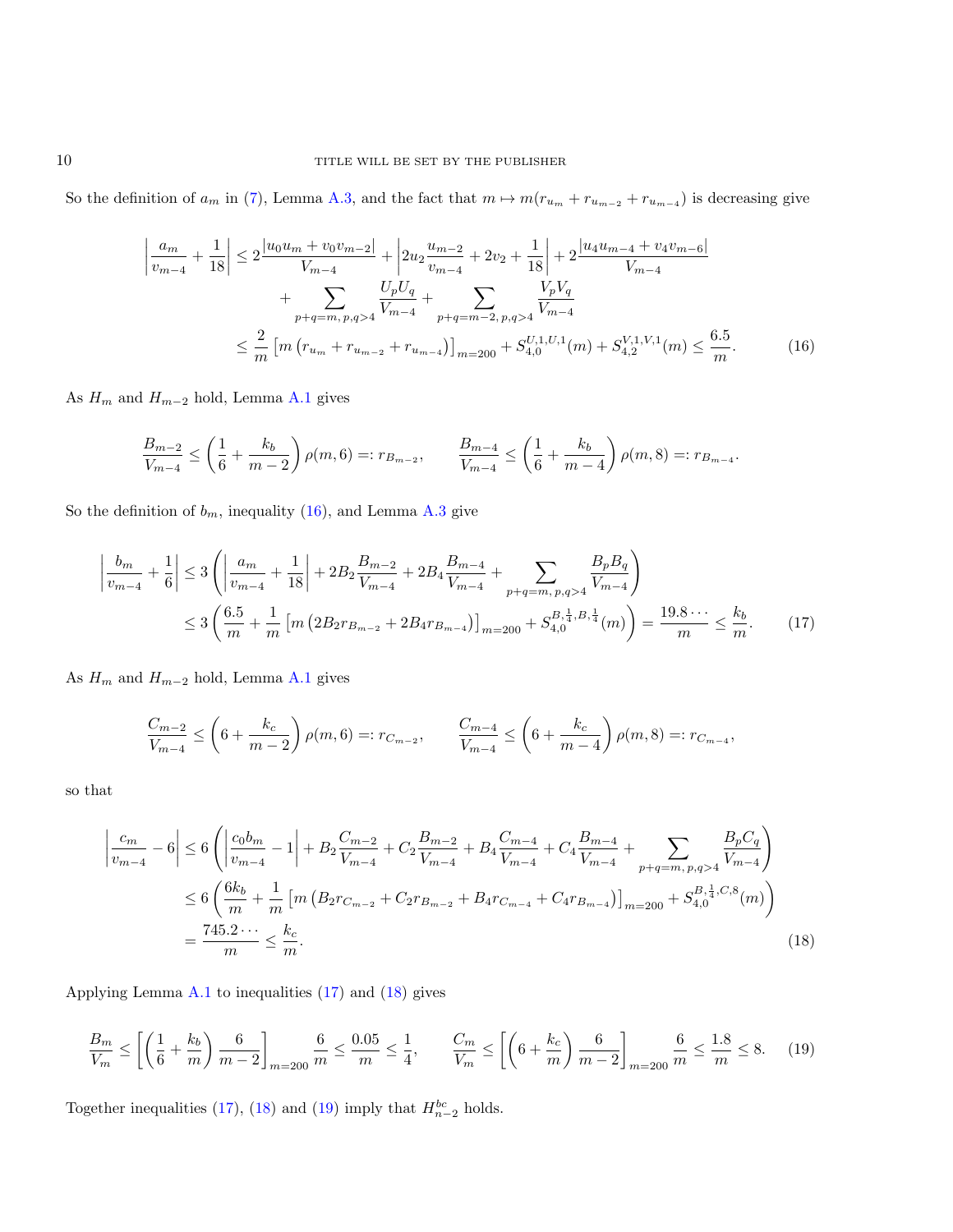Step 3: Showing that  $H_{\leq n-4} \Rightarrow H_{n-2}$ . Suppose  $n-4 \geq 200$  and that  $H_{\leq n-4}$  holds. We now bound the sums  $R^n$  defined in [\(12\)](#page-4-1). Lemma [A.1](#page-7-0) gives

$$
|u_4u_{n-4} + v_4v_{n-6} + u_6u_{n-6}| \frac{1}{V_{n-4}} \leq \left( |u_4 - v_4| + U_4 \frac{K}{(n-4)^2} + U_6 \left( 1 + \frac{K}{(n-6)^2} \right) \frac{6}{n-6} \right) \frac{6}{n-4} =: T_1^n,
$$
  

$$
|u_2u_{n-4} + v_2v_{n-6} + u_4u_{n-6}| \frac{1}{V_{n-4}} \leq \left( |u_2 - v_2| + U_2 \frac{K}{(n-4)^2} + U_4 \left( 1 + \frac{K}{(n-6)^2} \right) \frac{6}{n-6} \right) \frac{6}{n-4} =: T_2^n,
$$
  

$$
\frac{U_{n-4}}{V_{n-4}} \leq \left( 1 + \frac{K}{(n-4)^2} \right) \frac{6}{n-4} =: T_3^n,
$$

and the penultimate steps of [\(19\)](#page-9-3) give

$$
\frac{B_{n-4}}{V_{n-4}} \le \frac{0.05}{n-4} =: T_4^n, \qquad \frac{C_{n-4}}{V_{n-4}} \le \frac{1.8}{n-4} =: T_5^n.
$$

Applying Lemma [A.3](#page-7-2) to the sums in the following expressions, we obtain

$$
\begin{split} \left|\frac{R_{n_{n}}^{n}}{v_{n-4}}+\frac{49}{180}\right|&\leq 2T_{1}^{n}+\sum_{p+q=n,\,p,q>6}\frac{U_{p}U_{q}}{V_{n-4}}+\left|2v_{2}+\frac{49}{180}\right|+\sum_{p+q=n-2,\,p,q>4}\frac{V_{p}V_{q}}{V_{n-4}}\leq\frac{1.33\cdots}{n},\\ \left|\frac{R_{n_{n-2}}^{n}}{v_{n-4}}-\frac{1}{3}\right|\leq 2T_{2}^{n}+\sum_{p+q=n-2,\,p,q>4}\frac{U_{p}U_{q}}{V_{n-4}}+\left|2v_{0}-\frac{1}{3}\right|+\sum_{p+q=n-4,\,p,q>2}\frac{V_{p}V_{q}}{V_{n-4}}\leq\frac{0.519\cdots}{n},\\ \left|\frac{R_{b_{n}}^{n}}{v_{n-4}}\right|\leq 2B_{4}T_{4}^{n}+\sum_{p+q=n,\,p,q>4}\frac{B_{p}B_{q}}{V_{n-4}}\leq\frac{0.035\cdots}{n}\\ \left|\frac{R_{n_{n-2}}^{n}}{v_{n-4}}\right|\leq 2B_{2}T_{4}^{n}+\sum_{p+q=n-2,\,p,q>2}\frac{B_{p}B_{q}}{V_{n-4}}\leq\frac{0.024}{n}\\ \left|\frac{R_{n_{n}}^{n}}{v_{n-4}}\right|\leq B_{4}T_{5}^{n}+C_{4}T_{4}^{n}+\sum_{p+q=n,\,p,q>4}\frac{B_{p}C_{q}}{V_{n-4}}\leq\frac{1.23\cdots}{n}\\ \left|\frac{R_{n_{n-2}}^{n}}{v_{n-4}}\right|\leq B_{2}T_{5}^{n}+C_{2}T_{4}^{n}+\sum_{p+q=n-2,\,p,q>2}\frac{B_{p}C_{q}}{V_{n-4}}\leq\frac{0.645\cdots}{n}\\ \left|\frac{R_{m_{n}}^{n}}{v_{n-4}}\right|\leq C_{4}T_{3}^{n}+U_{4}T_{5}^{n}+\sum_{p+q=n,\,p,q>4}\frac{U_{p}C_{q}}{V_{n-4}}\leq\frac{12.765
$$

As the solution to linear equation [\(10\)](#page-4-3) for  $u_{n-2}$  is

$$
u_{n-2} = \frac{m_n^u + m_n^v}{n+1}
$$
  
=  $\frac{1}{n+1} \left( -nv_{n-4} - R_{f_{n-1}}^n - R_{d_n}^n + \frac{1}{2}R_{c_{n-2}}^n + R_{c_n}^n - \frac{72}{5}R_{b_{n-2}}^n - 18R_{b_n}^n + \frac{72}{5}R_{a_{n-2}}^n + 18R_{a_n}^n \right)$ 

,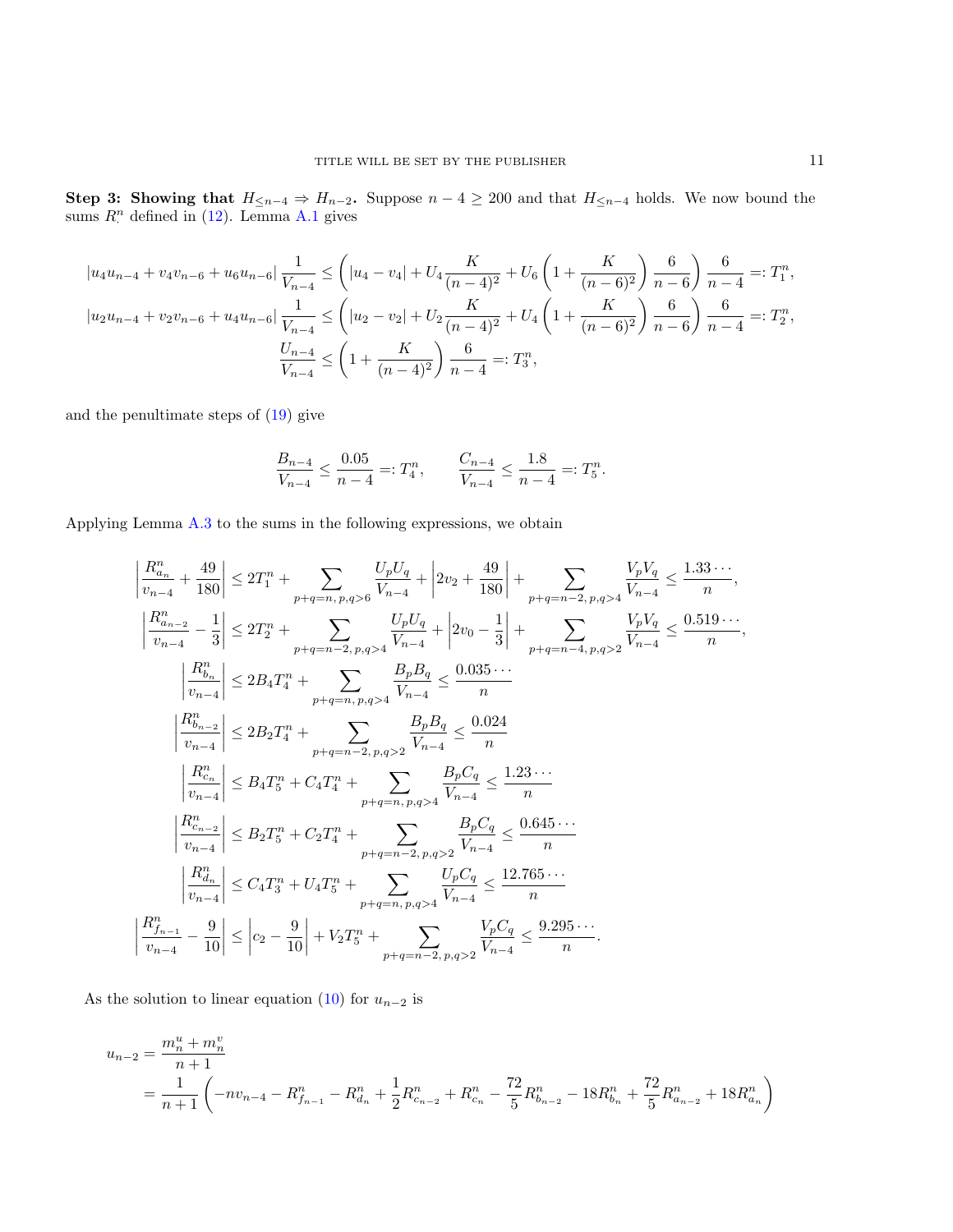and we have  $\frac{9}{10} - \frac{72}{5} \times \frac{1}{3} + \frac{49}{10} = 1$ , substituting the above bounds on  $R^n$  gives

$$
\left| \frac{u_{n-2}}{v_{n-4}} + 1 \right| \le \frac{1}{n+1} \left( \left| \frac{R_{f_{n-1}}^n}{v_{n-4}} - \frac{9}{10} \right| + \left| \frac{R_{d_n}^n}{v_{n-4}} \right| + \frac{1}{2} \left| \frac{R_{c_{n-2}}^n}{v_{n-4}} \right| + \left| \frac{R_{c_n}^n}{v_{n-4}} \right| + \frac{72}{5} \left| \frac{R_{b_{n-2}}^n}{v_{n-4}} \right| + 18 \left| \frac{R_{d_n}^n}{v_{n-4}} - \frac{1}{3} \right| + 18 \left| \frac{R_{a_{n}}^n}{v_{n-4}} + \frac{49}{180} \right| \right)
$$
  
= 
$$
\frac{56.06 \cdots}{n(n+1)} \le \frac{K}{(n-2)^2}.
$$
 (20)

Similarly, the solution for  $v_{n-2}$  is

$$
v_{n-2} = u_{n-2} + \frac{m_n^v}{6}, \qquad \text{where} \qquad m_n^v = -nv_{n-4} - R_{f_{n-1}}^n + R_{c_{n-2}}^n + 18\left(R_{a_{n-2}}^n - R_{b_{n-2}}^n\right),
$$

and substituting the above bounds on  $R^n$  and  $u_{n-2}$  into this expression gives

$$
\left| \frac{v_{n-2}}{v_{n-4}} + \frac{n-2+2.9}{6} \right| \le \left| \frac{u_{n-2}}{v_{n-4}} + 1 \right| + \left| -1 + \frac{1}{6} \left( \frac{m_n^v}{v_{n-4}} + n + 0.9 \right) \right|
$$
  

$$
\le \frac{K}{(n-2)^2} + \frac{1}{6} \left( \left| \frac{R_{f_{n-1}}^n}{v_{n-4}} - \frac{9}{10} \right| + \left| \frac{R_{c_{n-2}}^n}{v_{n-4}} \right| + 18 \left| \frac{R_{a_{n-2}}^n}{v_{n-4}} - \frac{1}{3} \right| + 18 \left| \frac{R_{b_{n-2}}^n}{v_{n-4}} \right| \right)
$$
  

$$
= \frac{3.59 \cdots}{n} \le \frac{K_v}{n-2}.
$$
 (21)

Coupling inequalities  $(20)$  and  $(21)$  gives

<span id="page-11-1"></span>
$$
\frac{U_{n-2}}{V_{n-4}} \le 1 + \frac{K}{(n-2)^2} \le \frac{n-2+2.9}{6} - \frac{K_v}{n-2} \le \frac{V_{n-2}}{V_{n-4}}.\tag{22}
$$

As inequality [\(21\)](#page-11-2) holds, we may argue as in Lemmas [A.2](#page-7-1) and [A.1](#page-7-0) to get

<span id="page-11-4"></span><span id="page-11-3"></span><span id="page-11-2"></span>
$$
\frac{V_{n-2}}{V_{n-4}} \ge \frac{n-2}{5.9} \ge \frac{n-4}{6} \ge \frac{V_{n-4}}{V_{n-6}}.\tag{23}
$$

As  $H_{n-2}^{bc}$  holds (Step 2), inequalities [\(20\)](#page-11-1), [\(21\)](#page-11-2), [\(22\)](#page-11-3) and [\(23\)](#page-11-4) imply  $H_{n-2}$  holds, completing the induction.

**Step 4: Conclusion.** As  $H_p$  holds for all even p, we have

$$
\lim_{p \to \infty, p \text{ even}} \left| \frac{v_p t^p}{v_{p-2} t^{p-2}} \right| = \lim_{p \to \infty} \frac{p+2.9}{6} t^2 = \infty
$$

for any  $t \neq 0$ . By d'Alembert's ratio test, it follows that the series  $\sum_{p=0, p \text{ even}}^{\infty} v_p t^p$  diverges for all non-zero t. Therefore this series is not the Taylor series at  $t = 0$  of an analytic function. This completes the proof.  $\square$ 

Acknowledgements. The author thanks Tomi Silander and Patrick Ballard for their comments on an early version of this manuscript; and Michel Gastaldo, Florent Perronnin and Sangok Seok for their encouragement and support.

## **REFERENCES**

<span id="page-11-0"></span>[1] P. Ballard. The dynamics of discrete mechanical systems with perfect unilateral constraints. Archive for Rational Mechanics and Analysis, 154(3):199–274, 2000.